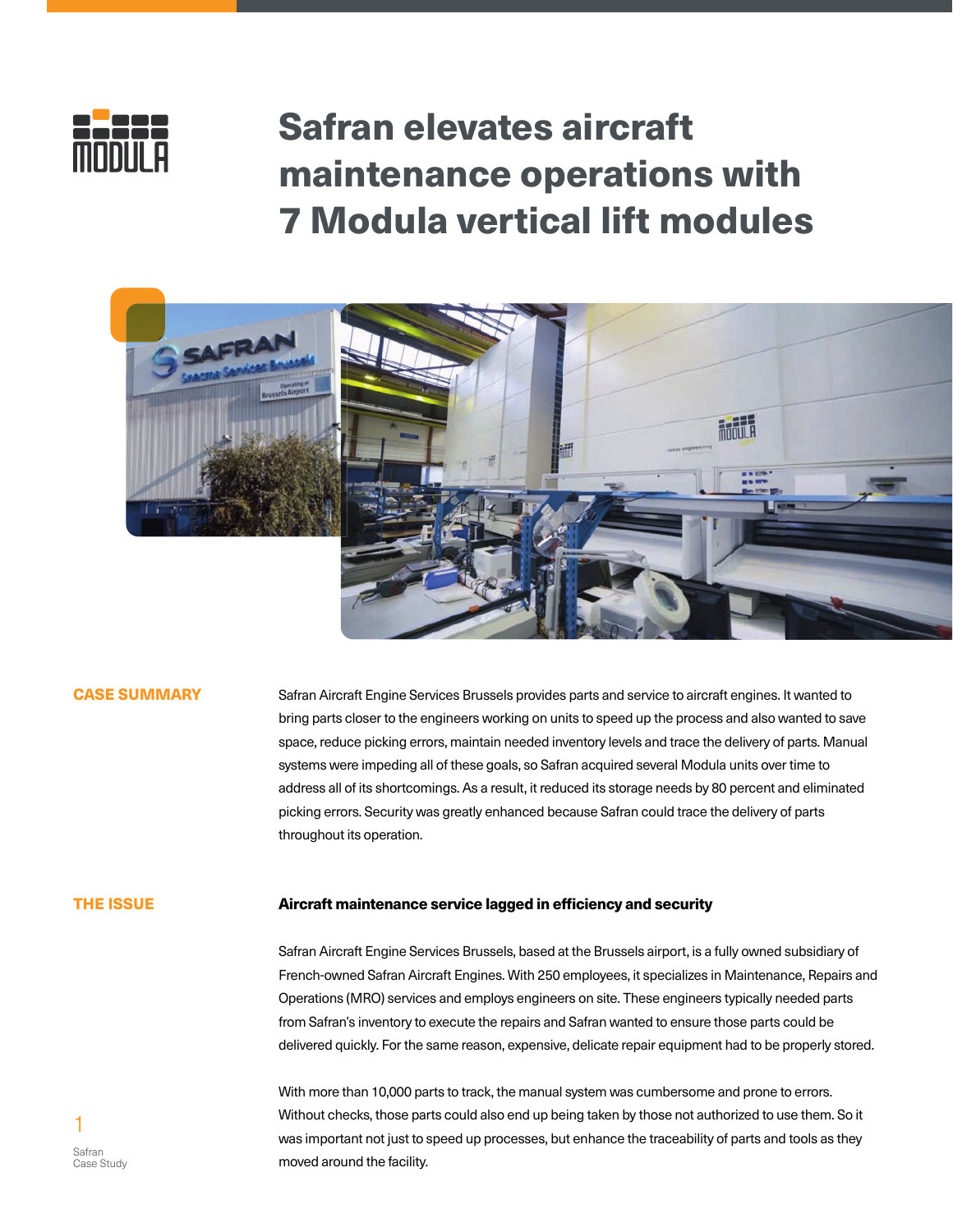## THE SOLUTION

## Installing 7 Modula VLMs to speed productivity, track flow of parts

Starting with a few Modula VLMs, Safran's operations managers saw the advantages they represented and added more, including one with padded trays to store large, but delicate tools. To guard against theft and enhance traceability, the operation also installed cameras and software to record images of trays as they were opened during the day to track the flow of parts. The system worked in conjunction with Safran's ERP.

The engine maintenance facility ended up with 7 Modula VLMs and was able to handle up to 500 order lines per day as a result. At the same time, the floor space dedicated to storage was reduced by 80 percent.